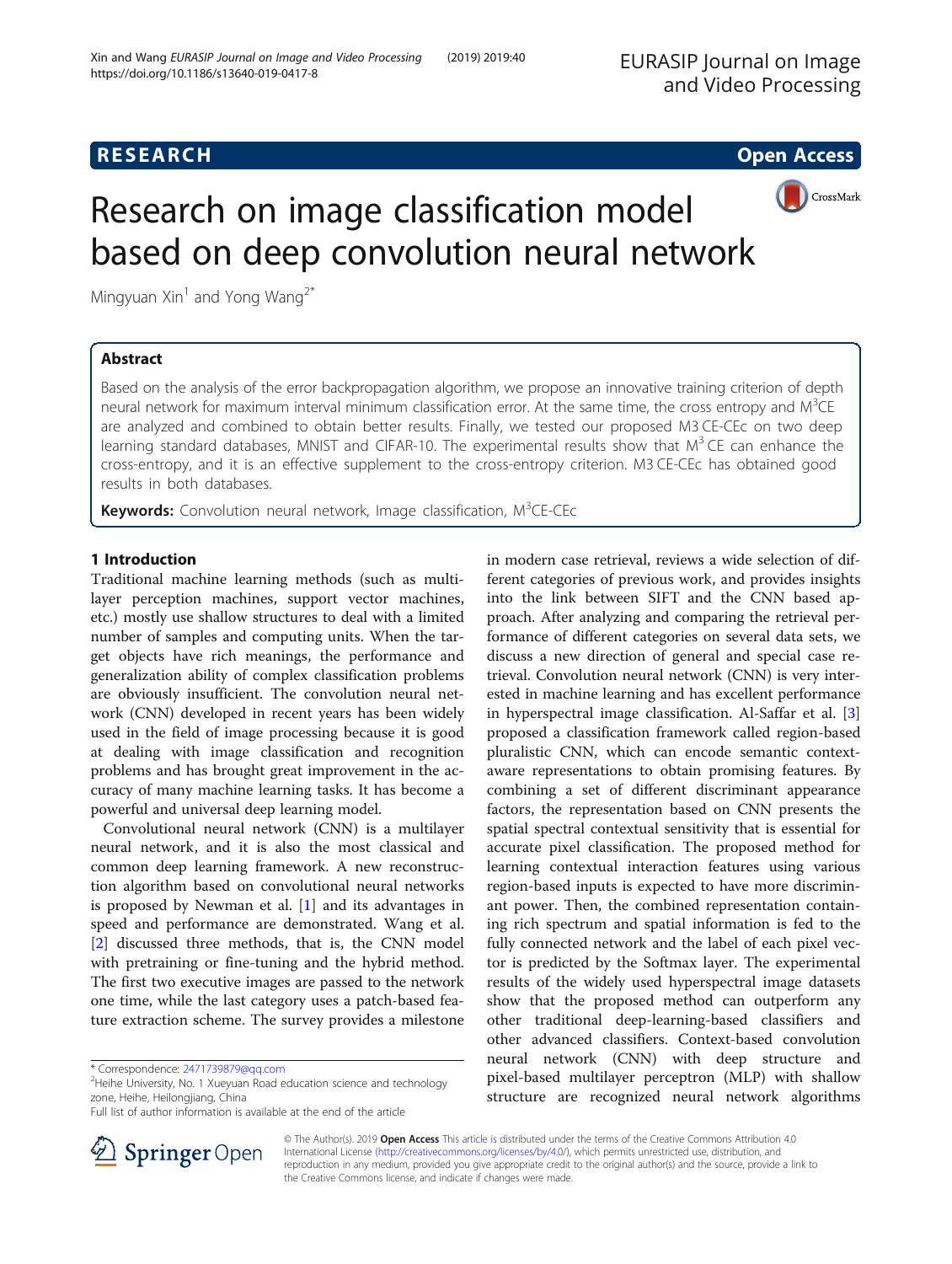which represent the most advanced depth learning methods and classical non-neural network algorithms. The two algorithms with very different behaviors are integrated in a concise and efficient manner, and a rule-based decision fusion method is used to classify very fine spatial resolution (VFSR) remote sensing images. The decision fusion rules, which are mainly based on the CNN classification confidence design, reflect the usual complementary patterns of each classifier. Therefore, the ensemble classifier MLP-CNN proposed by Said et al. [[4\]](#page-9-0) acquires supplementary results obtained from CNN based on deep spatial feature representation and MLP based on spectral discrimination. At the same time, the CNN constraints resulting from the use of convolution filters, such as the uncertainty of object boundary segmentation and the loss of useful fine spatial resolution details, are compensated. The validity of the ensemble MLP-CNN classifier was tested in urban and rural areas using aerial photography and additional satellite sensor data sets. MLP-CNN classifier achieves promising performance and is always superior to pixel based MLP, spectral and texture based MLP, and context-based CNN in classification accuracy. The research paves the way for solving the complex problem of VFSR image classification effectively. Periodic inspection of nuclear power plant components is important to ensure safe operation. However, current practice is time-consuming, tedious, and subjective, involving human technicians examining videos and identifying reactor cracks. Some vision-based crack detection methods have been developed for metal surfaces, and they generally perform poorly when used to analyze nuclear inspection videos. Detecting these cracks is a challenging task because of their small size and the presence of noise patterns on the surface of the components. Huang et al. [[5\]](#page-9-0) proposed a depth learning framework based on convolutional neural network (CNN) and Naive Bayes data fusion scheme (called NB-CNN), which can be used to analyze a single video frame for crack detection. At the same time, a new data fusion scheme is proposed to aggregate the information extracted from each video frame to enhance the overall performance and robustness of the system. In this paper, a CNN is proposed to detect the fissures in each video frame, the proposed data fusion scheme maintains the temporal and spatial coherence of the cracks in the video, and the Naive Bayes decision effectively discards the false positives. The proposed framework achieves a hit rate of 98.3% 0.1 false positives per frame which is significantly higher than the most advanced method proposed in this paper. The prediction of visual attention data from any type of media is valuable to content creators and is used to drive coding algorithms effectively. With the current trend in the field of virtual reality (VR), the adaptation of known

technologies to this new media is beginning to gain mo-mentum R. Gupta and Bhavsar [\[6](#page-9-0)] proposed an extension to the architecture of any convolutional neural network (CNN) to fine-tune traditional 2D significant prediction to omnidirectional image (ODI). In an end-to-end manner, it is shown that each step in the pipeline presented by them is aimed at making the generated salient map more accurate than the ground live data. Convolutional neural network (Ann) is a kind of depth machine learning method derived from artificial neural network (Ann), which has achieved great success in the field of image recognition in recent years. The training algorithm of neural network is based on the error backpropagation algorithm (BP), which is based on the decrease of precision. However, with the increase of the number of neural network layers, the number of weight parameters will increase sharply, which leads to the slow convergence speed of the BP algorithm. The training time is too long. However, CNN training algorithm is a variant of BP algorithm. By means of local connection and weight sharing, the network structure is more similar to the biological neural network, which not only keeps the deep structure of the network, but also greatly reduces the network parameters, so that the model has good generalization energy and is easier to train. This advantage is more obvious when the network input is a multi-dimensional image, so that the image can be directly used as the network input, avoiding the complex feature extraction and data reconstruction process in traditional recognition algorithm. Therefore, convolutional neural networks can also be interpreted as a multilayer perceptron designed to recognize two-dimensional shapes, which are highly invariant to translation, scaling, tilting, or other forms of deformation [[7](#page-9-0)–[15](#page-9-0)].

With the rapid development of mobile Internet technology, more and more image information is stored on the Internet. Image has become another important network information carrier after text. Under this background, it is very important to make use of a computer to classify and recognize these images intelligently and make them serve human beings better. In the initial stage of image classification and recognition, people mainly use this technology to meet some auxiliary needs, such as Baidu's star face function can help users find the most similar star. Using OCR technology to extract text and information from images, it is very important for graph-based semi-supervised learning method to construct good graphics that can capture intrinsic data structures. This method is widely used in hyperspectral image classification with a small number of labeled samples. Among the existing graphic construction methods, sparse representation (based on SR) shows an impressive performance in semi-supervised HSI classification tasks. However, most algorithms based on SR fail to consider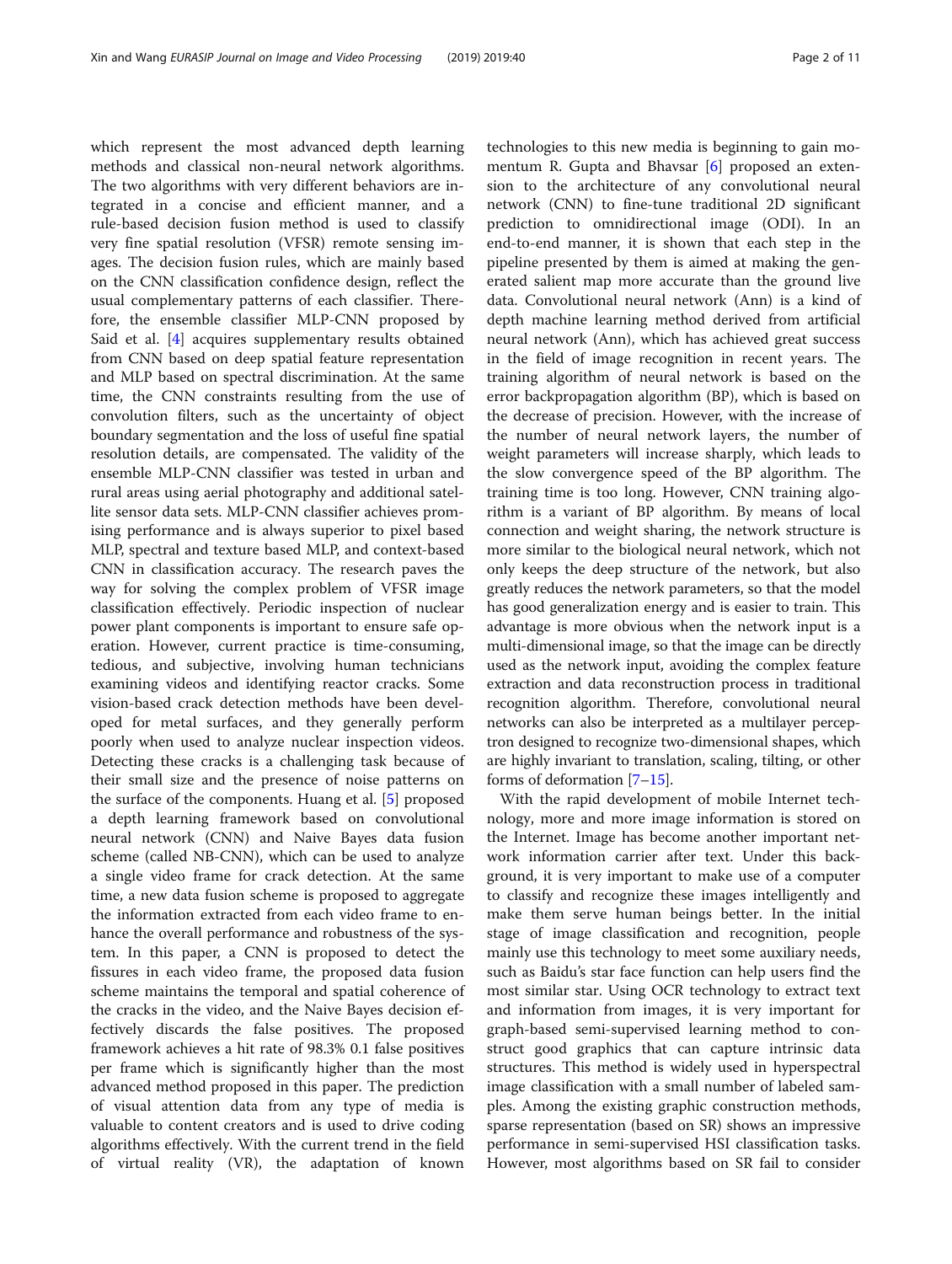the rich spatial information of HSI, which has been proved to be beneficial to classification tasks. Yan et al. [[16\]](#page-9-0) proposed a space and class structure regularized sparse representation (SCSSR) graph for semi-supervised HSI classification. Specifically, spatial information has been incorporated into the SR model through graph Laplace regularization, which assumes that spatial neighbors should have similar representation coefficients, so the obtained coefficient matrix can more accurately reflect the similarity between samples. In addition, they also combine the probabilistic class structure (which means the probabilistic relationship between each sample and each class) into the SR model to further improve the differentiability of graphs. Hyion and AVIRIS hyperspectral data show that our method is superior to the most advanced method. The invariance extracted by Zhang et al. [[17\]](#page-9-0), such as the specificity of uniform samples and the invariance of rotation invariance, is very important for object detection and classification applications. Current research focuses on the specific invariance of features, such as rotation invariance. In this paper, a new multichannel convolution neural network (mCNN) is proposed to extract the invariant features of object classification. Multi-channel convolution sharing the same weight is used to reduce the characteristic variance of sample pairs with different rotation in the same class. As a result, the invariance of the uniform object and the rotation invariance are encountered simultaneously to improve the invariance of the feature. More importantly, the proposed mCNN is particularly effective for small training samples. The experimental results of two datum datasets for handwriting recognition show that the proposed mCNN is very effective for extracting invariant features with a small number of training samples. With the development of big data era, convolutional neural network (CNN) with more hidden layers has more complex network structure and stronger feature learning and feature expression ability than traditional machine learning methods. Since the introduction of the convolutional neural network model trained by the deep learning algorithm, significant achievements have been made in many large-scale recognition tasks in the field of computer vision. Chaib et al. [[18\]](#page-9-0) first introduced the rise and development of deep learning and convolution neural network and summarized the basic model structure, convolution feature extraction, and pool operation of convolution neural network. Then, the research status and development trend of convolution neural network model based on deep learning in image classification are reviewed, and the typical network structure, training method, and performance are introduced. Finally, some problems in the current research are briefly summarized and discussed, and new directions of future development are predicted. Computer diagnostic technology has played an important role in medical diagnosis from the beginning to now. Especially, image classification technology, from the initial theoretical research to clinical diagnosis, has provided effective assistance for the diagnosis of various diseases. In addition, the image is the concrete image formed in the human brain by the objective things existing in the natural environment, and it is an important source of information for a human to obtain the knowledge of the external things. With the continuous development of computer technology, the general object image recognition technology in natural scene is applied more and more in daily life. From image processing technology in simple bar code recognition to text recognition (such as handwritten character recognition and optical character recognition OCR etc.) to biometric recognition (such as fingerprint, sound, iris, face, gestures, emotion recognition, etc.), there are many successful applications. Image recognition (Image Recognition), especially (Object Category Recognition) in natural scenes, is a unique skill of human beings. In a complex natural environment, people can identify concrete objects (such as teacups) at a glance (swallow, etc.) or a specific category of objects (household goods, birds, etc.). However, there are still many questions about how human beings do this and how to apply these related technologies to computers so that they have humanoid intelligence. Therefore, the research of image recognition algorithms is still in the fields of machine vision, machine learning, depth learning, and artificial intelligence [\[19](#page-9-0)–[24](#page-9-0)].

Therefore, this paper applies the advantage of depth mining convolution neural network to image classification, tests the loss function constructed by  $M<sup>3</sup>CE$  on two depth learning standard databases MNIST and CIFAR-10, and pushes forward the new direction of image classification research.

### 2 Proposed method

Image classification is one of the hot research directions in computer vision field, and it is also the basic image classification system in other image application fields, which is usually divided into three important parts: image preprocessing, image feature extraction and classifier.

# 2.1 The ZCA process is shown as below

In this process, we first use PCA to zero the mean value. In this paper, we assume that  $X$  represents the image vector [\[25](#page-9-0)]:  $\mu = \frac{1}{m} \sum_{j=1}^{m}$  $\bar{j=1}$  $\sum_{j=1}^{m} x_j$ 

$$
x_j = x_j - \mu, j = 1, 2, 3, \cdots, m,
$$
 (1)

Next, the covariance matrix for the entire data is calculated, with the following formulas: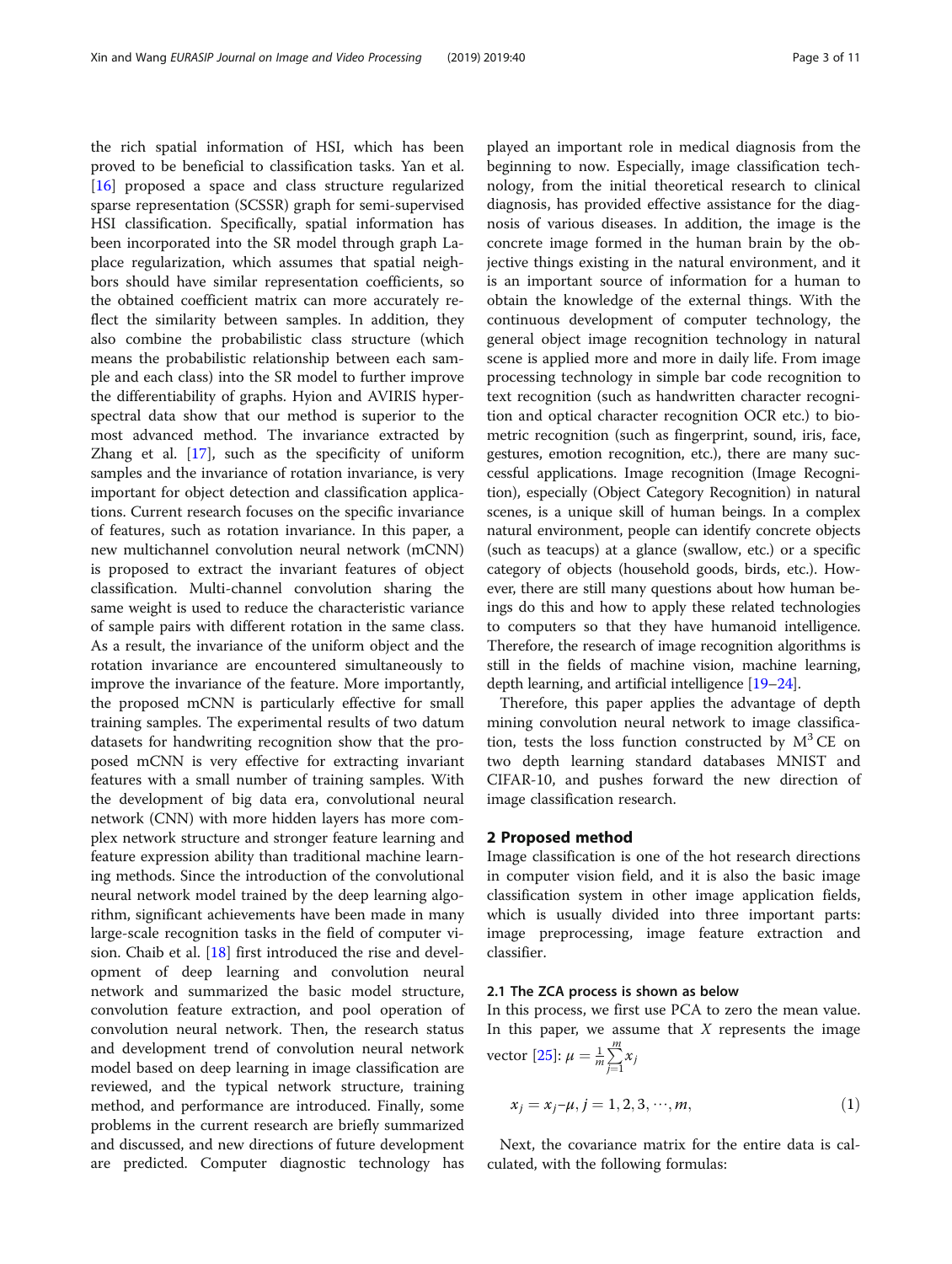$$
\sum = \frac{1}{m} \sum_{j=1}^{m} x_j x_j^T \tag{2}
$$

where  $I$  represents the covariance matrix,  $I$  is decomposed by SVD [\[26](#page-9-0)], and its eigenvalues and corresponding eigenvectors are obtained.

$$
[U, S, V] = SVD\left(\sum\right) \tag{3}
$$

Of which, $U$  is the eigenvector matrix of  $\Sigma$ , and S is the eigenvalue matrix of  $\Sigma$ . Based on this, x can be whitened by PCA, and the formula is:

$$
x_{\text{PCAwhiten}} = S^{-\frac{1}{2}} U^T x \tag{4}
$$

So  $X_{\text{ZCAwhiten}}$ can be expressed as

$$
x_{\text{ZCAwhiten}} = U x_{\text{PCAwhiten}} \tag{5}
$$

For the data set in this paper, because the training sample and the test sample are not well distinguished [[27\]](#page-9-0), the random generation method is used to avoid the subjective color of the artificial classification.

# 2.2 Image feature extraction based on time-frequency composite weighting

Feature extraction is a concept in computer vision and image processing. It refers to the use of a computer to extract image information and determine whether the points of each image belong to an image feature extraction. The purpose of feature extraction is to divide the points on the image into different subsets, which are often isolated points, a continuous curve, or region. There are usually many kinds of features to describe the image. These features can be classified according to different criteria, such as point features, line features, and regional characteristics according to the representation of the features on the image data. According to the region size of feature extraction, it can be divided into two categories: global feature and local feature [\[24](#page-9-0)]. The image features used in some feature extraction methods in this paper include color feature and texture feature, analysis of the current situation of corner feature, and edge feature.

The time-frequency composite weighting algorithm for multi-frame blurred images is a frequency-domain and time-domain weighting simultaneous processing algorithm based on blurred image data. Based on the weighted characteristic of the algorithm and the feature extraction of target image in time domain and frequency domain, the depth extraction technique is based on the time-frequency composite weighting of night image to extract the target information from depth image. The main steps of the time-frequency composite weighted feature extraction method are as follows:

Step 1: Construct a time-frequency composite weighted signal model for multiple blurred images, as the following expression shows:

$$
g(t) = \sqrt{s}f([t-\tau])\tag{6}
$$

Of which, $f(t)$  is original signal,  $S = (c - v)/(c + v)$ , called the image scale factor. Referred to as scale, it represents the signal scaling change of the original image time-frequency composite weighting algorithm. $\sqrt{S}$  is the normalized factor of image time-frequency composite weighting algorithm.

Step 2: Map the one-dimensional function to the two-dimensional functiony(t) of the time scale  $a$  and the time shift  $b$ , and perform a time-frequency composite weighted transform on the continuous nighttime image of the image time-frequency composite weighted 0 using the square integrable function as shown below:

$$
W_{\psi}y(a,b) = \left\langle y, \psi_{a,b} \right\rangle = \int_{-\infty}^{+\infty} y(t) \frac{1}{\sqrt{|a|}} \psi\left(\frac{t-b}{a}\right) dt
$$
\n(7)

Of which, divisor  $1/\sqrt{|a|}$ . The energy normalization<br>is the unitary transformation is ensured  $u(x)$  is  $u(t)$  ob of the unitary transformation is ensured.  $\psi_{a, b}$  is  $\psi(t)$  obtained by transforming  $U(a, b)$  through the affine group, as shown by the following expression:

$$
\psi_{a,b}(t) = [U(a,b)\psi(t)] = \frac{1}{\sqrt{|a|}}\psi\left(\frac{t-b}{a}\right) \tag{8}
$$

Step 3: Substituting the variable of the original image  $f(t)$ by  $a = 1/s$  and  $b = \tau$  and rewriting the expression to obtain an expression:

$$
f_s, \tau(t) = [U(1/s, \tau) f(t)] = \sqrt{|s|} f(s(t-\tau)) \tag{9}
$$

Step 4: Build a multi-frame fuzzy image time-frequency composite weighted signal form.

$$
u(t) = \frac{1}{\sqrt{T}} \operatorname{rect}\left(\frac{t}{T}\right) \exp\left\{-j\left[2\pi k \ln\left(1 - \frac{t}{t_0}\right)\right]\right\}
$$
(10)

Of which, rect(*t*) = 1 and  $|t| \leq 1/2$ .

Step 5: The frequency modulation law of the time-frequency composite weighted signal of multi-thread fuzzy image is a hyperbolic function;

$$
f_i(t) = \frac{K}{t_0 - t}, \mid t \mid \le \frac{T}{2}
$$
 (11)

among them,  $K = Tf_{\text{max}}f_{\text{min}}/B$ , $t_0 = f_0T/B$ , $f_0$  is arithmetic center frequency, and  $f_{\text{max}}$ ,  $f_{\text{min}}$  are the minimum and maximum frequencies, respectively.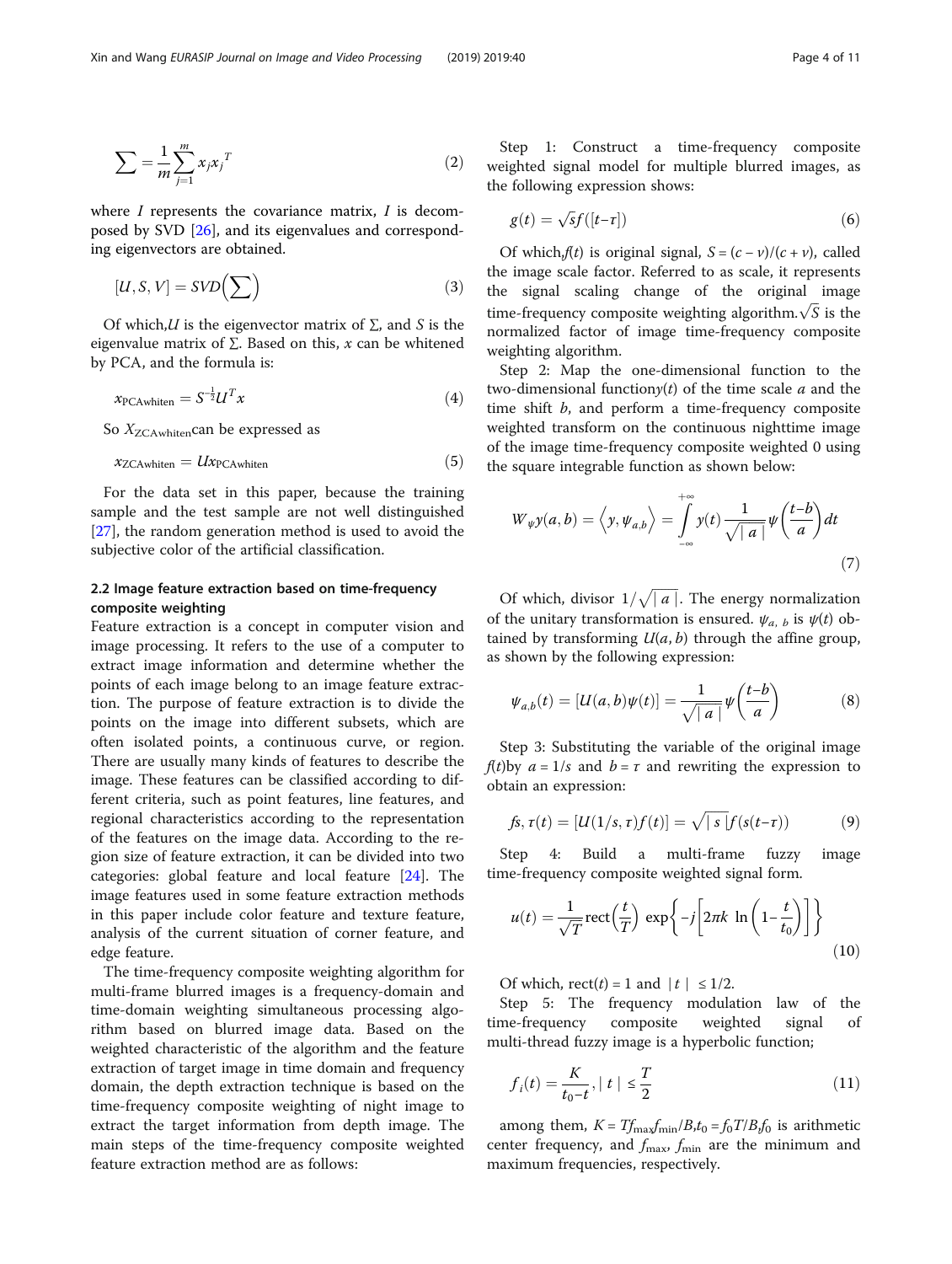Step 6: Use the image transformation formula of the multi-detector fuzzy image time-frequency composite weighted signal to carry on the time-frequency composite weighting to the image, the definition of the image transformation is like the formula.

$$
w_u u(a, b) = e^{j2\pi k \ln a} \times \frac{K}{\sqrt{a}}
$$
 (12)

$$
\left\{ \left[ \frac{ae^{\frac{\beta \pi f_{\min}}{a}(b-b_a)} - e^{j2\pi f_{\max}(b-b_a)}}{f_{\max}} \right] + j2\pi (b-b_a) \left[ Ei(j2\pi f_{\max}) \right] \right\}
$$
\n
$$
(b-b_a)) - Ei(\frac{j2\pi f_{\min}}{a}(b-b_a)) \}
$$
\n(13)

Of which,  $b_a = (1-a)(\frac{1}{a f m_{ax}} - \frac{T}{2})$ , and  $Ei(\bullet)$  represents an exponential integral.

Final output image time-frequency composite weighted image signal  $W_u u(a, b)$ . Therefore, compared with the traditional time-domain, c extraction technique of image features can be better realized by the time-frequency composite weighting algorithm.

# 2.3 Application of deep convolution neural network in image classification

After obtaining the feature vectors from the image, the image can be described as a vector of fixed length, and then a classifier is needed to classify the feature vectors.

In general, a common convolution neural network consists of input layer, convolution layer, activation layer, pool layer, full connection layer, and final output layer from input to output. The convolutional neural network layer establishes the relationship between different computational neural nodes and transfers input information layer by layer, and the continuous convolution-pool structure decodes, deduces, converges, and maps the feature signals of the original data to the hidden layer feature space [\[28](#page-10-0)]. The next full connection layer classifies and outputs according to the extracted features.

# 2.3.1 Convolution neural network

Convolution is an important analytical operation in mathematics. It is a mathematical operator that generates a third function from two functions  $f$  and  $g$ , representing the area of overlap between function  $f$  and function g that has been flipped or translated. Its calculation is usually defined by a following formula:

$$
z(t)^{\text{def}} = f(t) * g(t) = \sum_{\tau = -\infty}^{+\infty} f(\tau)g(t-\tau)
$$
 (14)

Its integral form is the following:

$$
z(t) = f(t) * g(t) = \int_{-\infty}^{+\infty} f(\tau)g(t-\tau)d\tau
$$

$$
= \int_{-\infty}^{+\infty} f(t-\tau)g(\tau)d\tau
$$
(15)

In image processing, a digital image can be regarded as a discrete function of a two-dimensional space, denoted as  $f(x, y)$ . Assuming the existence of a two-dimensional convolution function  $g(x, y)$ , the output image  $z(x, y)$  can be represented by the following formula:

$$
z(x, y) = f(x, y) * g(x, y)
$$
\n<sup>(16)</sup>

In this way, the convolution operation can be used to extract the image features. Similarly, in depth learning applications, when the input is a color image containing RGB three channels, and the image is composed of each pixel, the input is a high-dimensional array of  $3 \times$  image width  $\times$  image length; accordingly, the kernel (called "convolution kernel" in the convolution neural network) is defined in the learning algorithm as the accounting. Computational parameter is also a high-dimensional array. Then, when two-dimensional images are input, the corresponding convolution operation can be expressed by the following formula:

$$
z(x, y) = f(x, y) * g(x, y) = \sum_{t} \sum_{h} f(t, h)g(x - t, y - h)
$$
\n(17)

The integral form is the following:

$$
z(x,y) = f(x,y) * g(x,y) = \iint f(t,h)g(x-t,y-h)dtdh
$$
\n(18)

If a convolution kernel of  $m \times n$  is given, there is

$$
z(x, y) = f(x, y) * g(x, y) = \sum_{t=0}^{t=m} \sum_{h=0}^{h=n} f(t, h)g(x-t, y-h)
$$
\n(19)

where  $f$  represents the input image  $G$  to denote the size of the convolution kernel  $m$  and  $n$ . In a computer, the realization of convolution is usually represented by the product of a matrix. Suppose the size of an image is  $M \times M$  and the size of the convolution kernel is  $n \times n$ . In computation, the convolution kernel multiplies with each image region of  $n \times n$  size of the image, which is equivalent to extracting the image region of  $n \times n$  and expressing it as a column vector of  $n \times n$  length. In a zero-zero padding operation with a step of 1, a total of  $(M - n + 1) * (M - n + 1)$  calculation results can be obtained; when these small image regions are each represented as a column vector of  $n \times n$ , the original image can be represented by the matrix  $[n^*n^*(M - n + 1)].$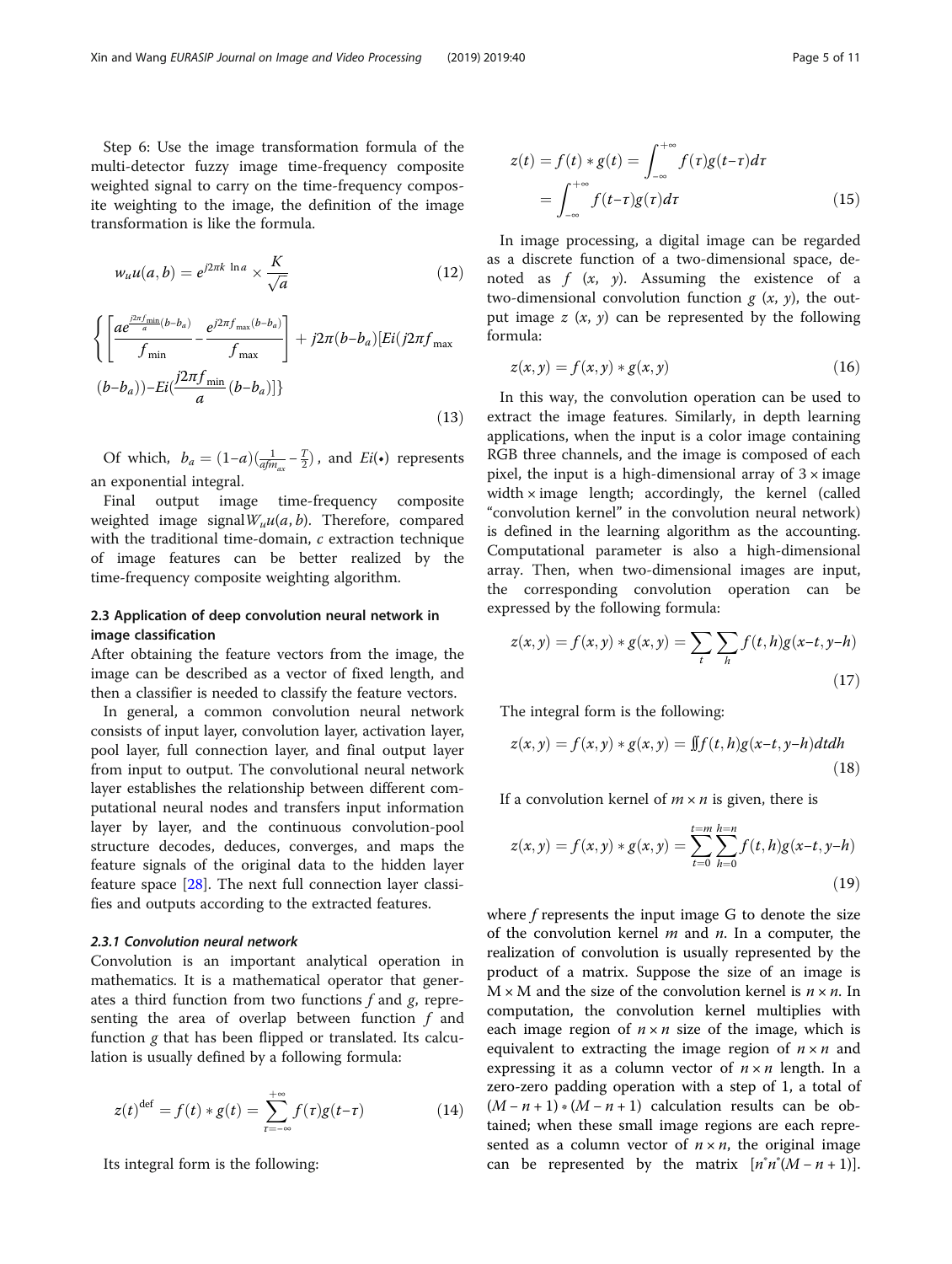Assuming that the number of convolution kernels is  $K$ , the output of the original image obtained by the above convolution operation is $k^*(M - n + 1) * (M - n + 1)$ . The output is the number of convolution kernels  $\times$  the image width after convolution  $\times$  the image length after convolution.

# 2.3.2  $M^3$ CE constructed loss function

In the process of neural network training, the loss function is the evaluation standard of the whole network model. It not only represents the current state of the network parameters, but also provides the gradient of the parameters in the gradient descent method, so the loss function is an important part of the deep learning training. In this paper, we introduce the loss function proposed by  $M^3$  CE. Finally, the loss function of  $M^3$  CE and cross-entropy is obtained by gradient analysis.

According to the definition of MCE, we use the output of Softmax function as the discriminant function. Then, the error classification metric formula is redefined as.

$$
d_k(Z) = -p_k + p_q = -\frac{\exp Z_k}{\sum_{j=1}^K \exp Z_j} + \frac{\exp Z_q}{\sum_{j=1}^K \exp Z_j}
$$
(20)

Where k is the label of the sample,  $q = \arg \max_{l \neq k} P_l$ represents the most confusing class of output of the Softmax function. If we use the logistic loss function, we can find the gradient of the loss function to Z.

$$
\frac{\partial \ell_k(d_k)}{\partial z} = \frac{\partial \ell_k(d_k)}{\partial d_k(z)} \cdot \frac{\partial d_k(z)}{\partial z} \n= a\ell_k(1 - \ell_k) \cdot \frac{\partial d_k(z)}{\partial z}
$$
\n(21)

This gradient is used in the backpropagation algorithm to get the gradient of the entire network, and it is worth noting that if z is misdivided, $\ell_k$ will be infinitely close to 1, and  $a\ell_k(1-\ell_k)$  will be close to 0. Then, the gradient will be close to 0, which will cause almost no gradient to be reversed to the previous layer, which will not be good for the completion of the training process [\[29](#page-10-0)].

The sigmoid function is used in the traditional neural network activation function. But this is also the case during training. The observation formula shows that when the activation value is high the backpropagation gradient is very small which is called saturation. In the past, the influence of shallow neural networks was not very large, but with the increase of the number of network layers, this situation would affect the learning of the whole network. In particular, if the saturated sigmoid function is at a higher level, it will affect all the previous low-level gradients. Therefore, in the present depth neural networks, an unsaturated activation function linear rectifier unit (Rectified Linear Unit, Re LU) is used to replace the sigmoid function. It can be seen from the formula that when the input value is positive, the gradient of the linear rectifying unit is 1, so the gradient of the upper layer can be reversely transmitted to the lower layer without attenuation. The literature shows that linear rectification units can accelerate the training process and prevent gradient dispersion.

According to the fact that the saturation activation function in the middle of the network is not conducive to the training of the depth network, but the saturation function in the top loss function, has a great influence on the depth neural network.

$$
\ell_k(d_k) = \max(0, 1 + d_k) \tag{22}
$$

We call it the max-margin loss, where the interval is defined as  $\epsilon_k = -d_k(z) = P_k - P_q$ .

Since  $P_k$  is a probability, that is,  $P_k \in [0, 1]$ , then  $d_k \in$ [−1, 1], when a sample gradually becomes misclassified from the correct classification,  $d_k$  increases from − 1 to 1, compared to the original logistic loss function, and even if the sample is seriously misclassified, the loss function still get the biggest loss value. Because of $1 +$  $d_k \geq 0$ , it can be simplified.

$$
\ell_k(d_k) = 1 + d_k \tag{23}
$$

When we need to give a larger loss value to the wrong classification sample, the upper formula can be extended to

$$
\ell_k(d_k) = (1 + d_k)^{\gamma} \tag{24}
$$

where  $\gamma$  is a positive integer. If  $\gamma = 2$  is set, we get the squared maximum interval loss function. If the function is to be applied to training deep neural networks, the gradient needs to be calculated and obtained according to the chain rule.

$$
\frac{\partial \ell_k(d_k)}{\partial z} = \gamma (1 + d_k)^{\gamma - 1} \cdot \frac{\partial d_k(z)}{\partial z} \tag{25}
$$

Here, we need to discuss (1) when the dimension is the dimension corresponding to the sample label, (2) when the dimension is the dimension corresponding to the confused category label, and (3) when the dimension is neither the sample label nor the dimension corresponding to the confused category label. The following conclusions have been drawn:

$$
\frac{\partial d_k(z)}{\partial z_j} = \begin{cases} p_j \in k, j \neq k, q \\ p_j(\in k-1), j = k \\ p_j(\in k+1), j = q \end{cases}
$$
 (26)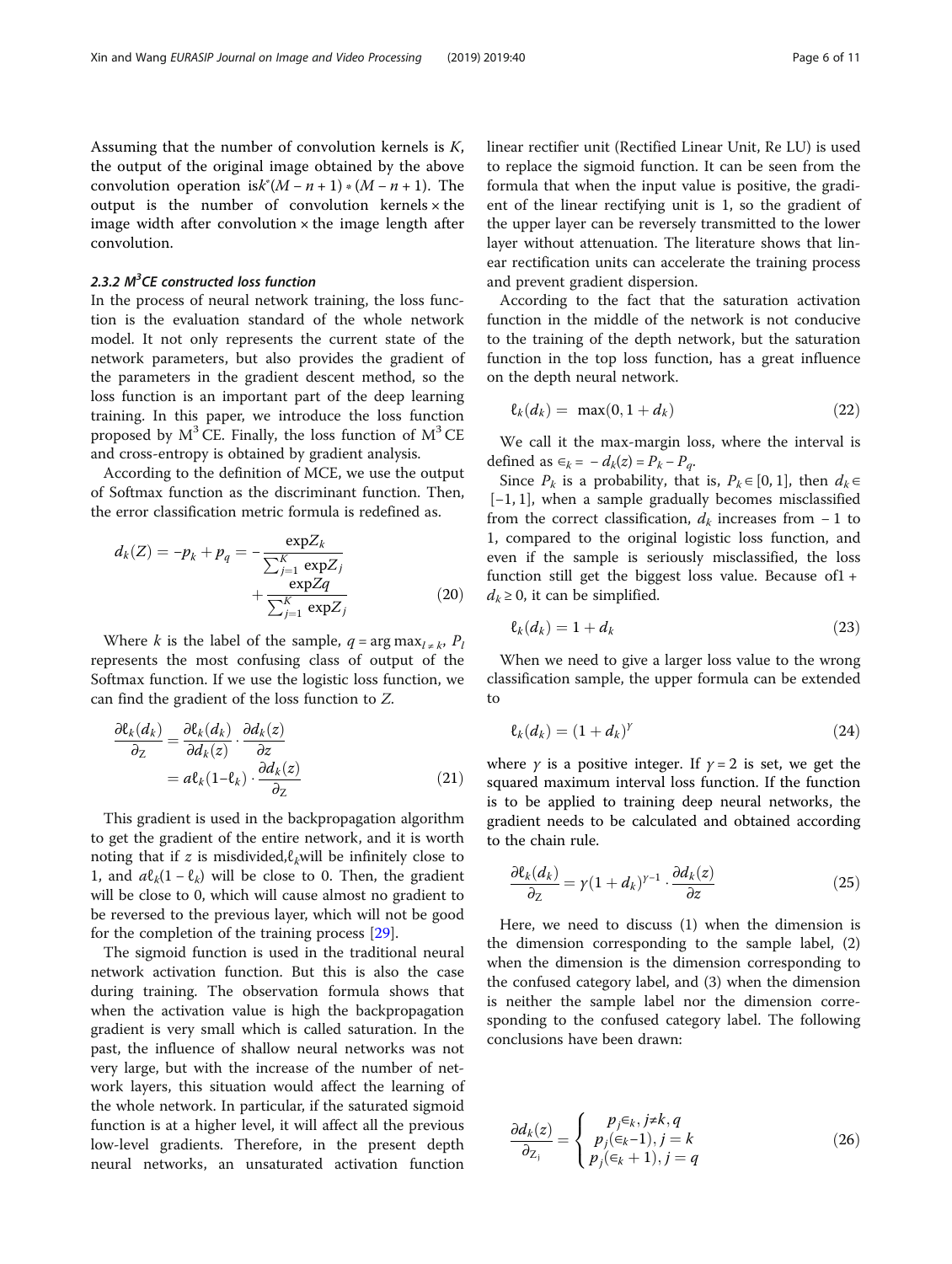# 3 Experimental results

#### 3.1 Experimental platform and data preprocessing

MNIST (Mixed National Institute of Standards and Technology) database is a standard database in machine learning. It consists of ten types of handwritten digital grayscale images, of which 60,000 training pictures are tested with a resolution of 28 × 28.

In this paper, we mainly use ZCA whitening to process the image data, such as reading the data into the array and reforming the size we need (Figs. 1, 2, 3, [4,](#page-7-0) and [5](#page-7-0)). The image of the data set is normalized and whitened respectively. It makes all pixels have the same mean value and variance, eliminates the white noise problem in the image, and eliminates the correlation between pixels and pixels.

At the same time, a common way to change the results of image training is a random form of distortion, cropping, or sharpening the training input, which has the advantage of extending the effective size of the training data, thanks to all possible changes in the same image. And it tends to help network learning to deal with all distortion problems that will occur in the real use of classifiers. Therefore, when the training results are abnormal, the images will be deformed randomly to avoid the large interference caused by individual abnormal images to the whole model.

#### 3.2 Build a training network

Classification algorithm is a relatively large class of algorithms, and image classification algorithm is one of them. Common classification algorithms are support vector machine, k-nearest algorithm, random forest, and so on. In image classification, support vector machine (SVM) based on the maximum boundary is the most widely used classification algorithm, especially the support vector machine (SVM) which uses kernel techniques. Support vector machine (SVM) is based on VC dimension theory and structural risk minimization theory. Its main purpose is to find the optimal classification hyperplane in high dimensional space so that the classification spacing is in maximum and the classification error rate is minimized. But it is more suitable for the case where the feature dimension of the image is small and the amount of data is large after extracting the special vector.

Another commonly used target recognition method is the depth learning model, which describes the image by hierarchical feature representation. The





mainstream depth learning networks include constrained Boltzmann machine, depth belief network foot, automatic encoder, convolution neural network, biological model, and so on. We tested the proposed M3 CE-CEc. We design different convolution neural networks for different datasets. The experimental settings are as follows: the weight parameters are initialized randomly, the bias parameters are set as constants, the basic learning rate is set to 0.01, and the impulse term is set to [0.9. In](http://0.9.in) the course of training, when the error rate is no longer decreasing, the learning rate is multiplied by 0.1.

# 3.3 Image classification and modeling based on deep convolution neural network

The following is a model for image classification based on deep convolution neural networks.

- 1. Input: Input is a collection of  $N$  images; each image label is one of the  $K$  classification tags. This set is called the training set.
- 2. Learning: The task of this step is to use the training set to learn exactly what each class looks like. This step is generally called a training classifier or learning a model.
- 3. Evaluation: The classifier is used to predict the classification labels of images it has not seen and to evaluate the quality of the classifiers. We compare the labels predicted by the classifier with the real labels of the image. There is no doubt that the classification labels predicted by the classifier are consistent with the true classification labels of the image, which is a good thing, and the more such cases, the better.

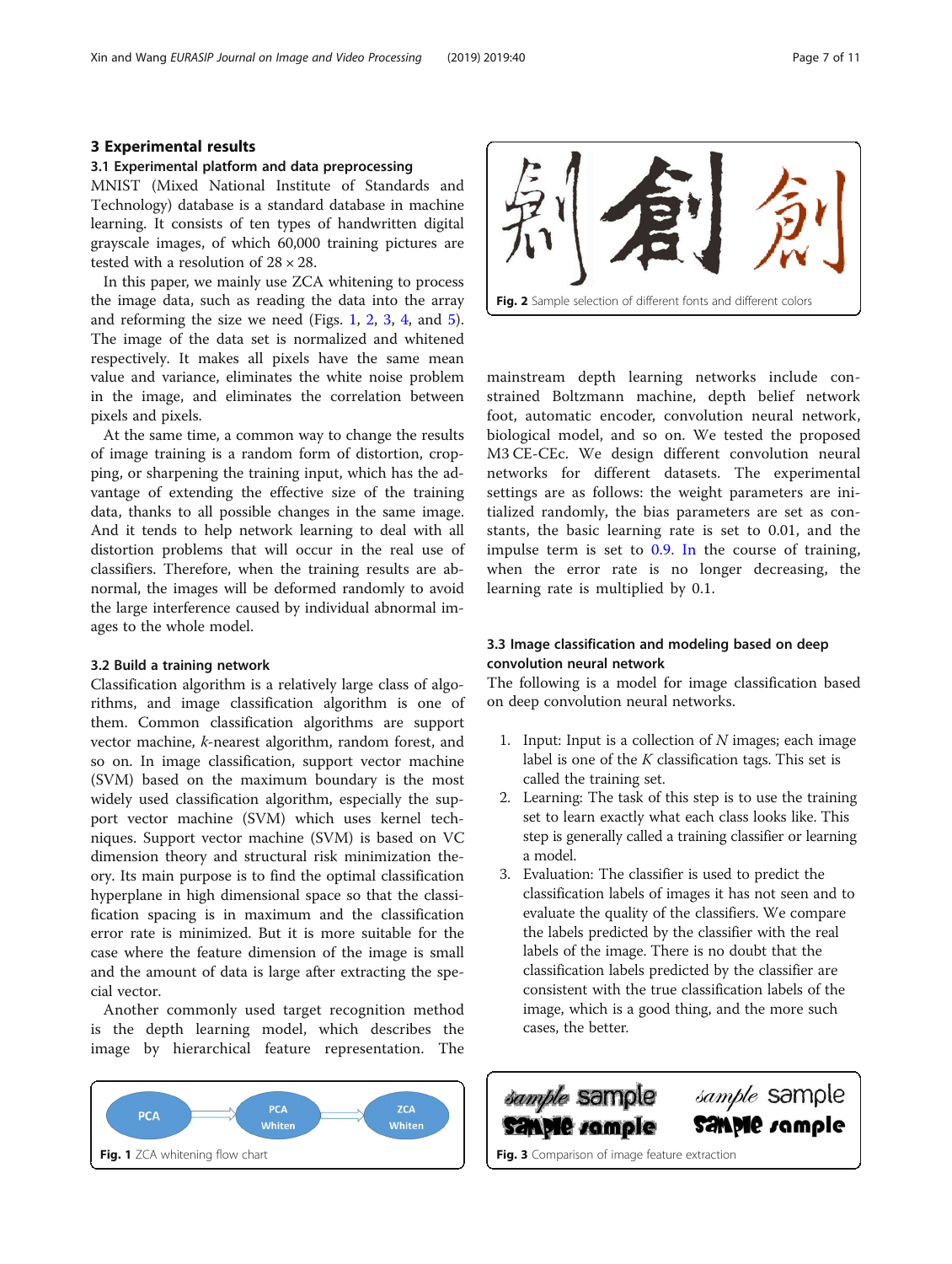<span id="page-7-0"></span>

# 3.4 Evaluation index

In this paper, the image recognition effect is mainly divided into three parts: the overall classification accuracy, classification accuracy of different categories, and classification time consumption. The classification accuracy of an image includes the accuracy of the overall image classification and the accuracy of each classification. Assuming that nij represents the number of images in category I divided into category  $j$ , the accuracy of the overall classification is as follows:

$$
accu_{all} = \sum_{i} n_{ii} / \sum_{i,j} n_{ij}
$$
 (27)

$$
accu_i = n_{ii}/\sum_j n_{ij} \tag{28}
$$

Run time is the average time to read a picture to get a classification result.

# 4 Discussion

# 4.1 Comparison of classification effects of different loss functions

We compare the images of the traditional logistic loss function with our proposed maximum interval loss function. It can be clearly seen that the value of the loss function increases with the increase of the severity of the misclassification, which indicates that the loss function can effectively express the error degree of the classification.



The accuracy of each classification is as follows: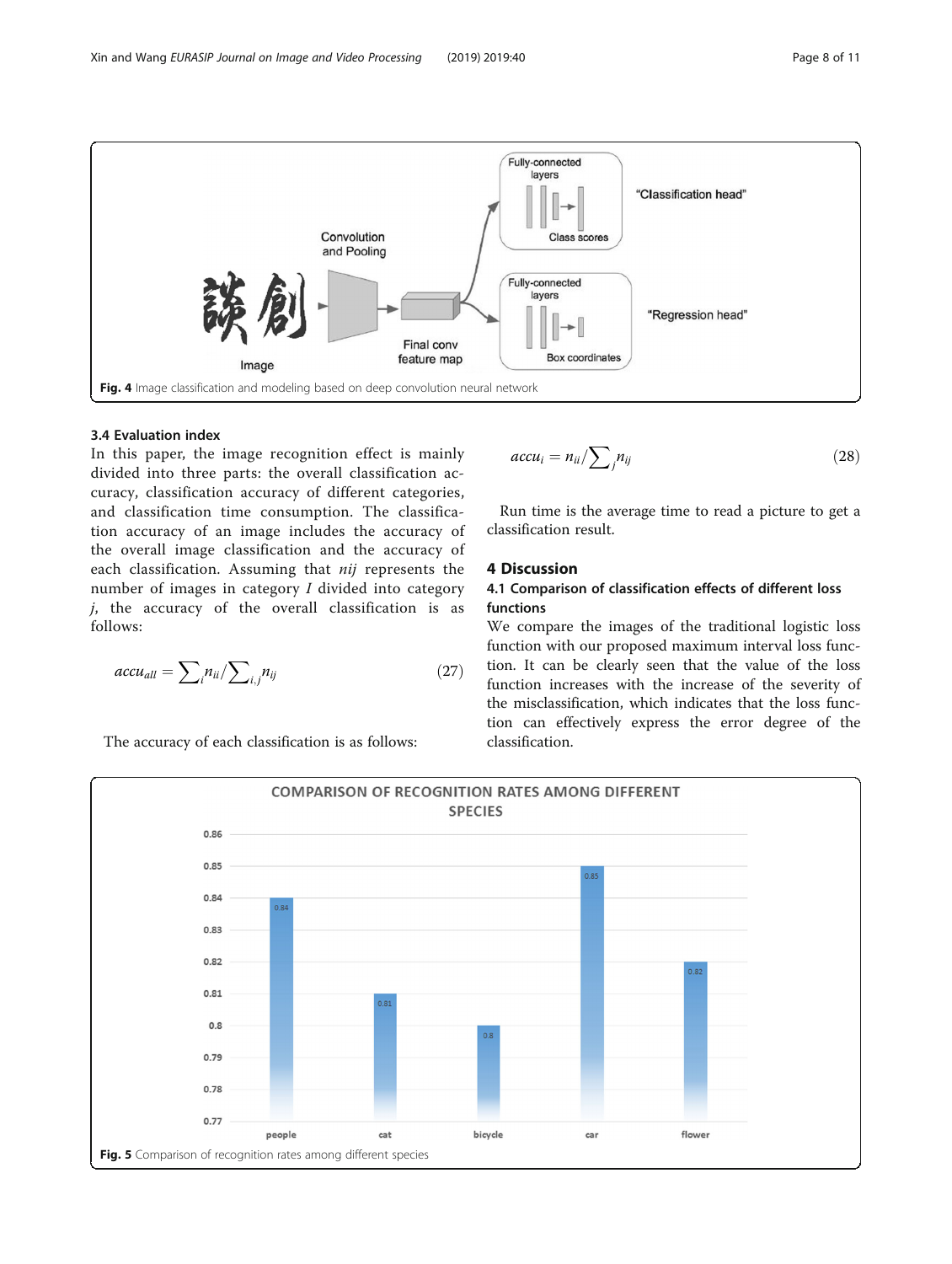# 4.2 Comparison of recognition rates between the same species

| Classification | Bicycle | Car  | <b>Bus</b> | Motor | Flower |
|----------------|---------|------|------------|-------|--------|
| Definition     | 0.82    | 0.84 | 0.81       | 0.80  | 0.85   |

# 4.3 Comparison of recognition rates among different species

As can be seen from the following table, the recognition rate of this method is generally the same among different species, reaching more than 80% level, among which the accuracy of this method is relatively high in classifying clearly defined images such as cars. This may be due to the fact that clearly defined images have greater advantages in feature extraction.

# 4.4 Time-consuming comparison of SVM, KNN, BP, and CNN methods

On the premise of feature extraction using the same loss function method constructed by  $M<sup>3</sup>$  CE, the selection of classifier is the key factor to affect the automatic detection accuracy of human physiological function. Therefore, this paper discusses the influence of different classifiers on classification accuracy in this part (Table 1). The following table summarizes the influence of some common classifiers on classification accuracy. These classifiers include linear kernel support vector machine (SVM-Linear), Gao Si kernel support vector machine (SVM-RBF), and Naive Bayes (NB) (NB) k-nearest neighbor (KNN), random forest (RF), and decision. Strategy tree (DT) and gradient elevation decision tree (GBDT).

The experimental results show that the accuracy of CNN classifier is higher than that of other classifiers in training set and test set. Although the speed of DT is the fastest when it is used for automatic detection of human physiological function in the classifier contrast experiment, its accuracy on the test set is only 69.47% unacceptable. $\#$ In this paper, the following conclusions can be drawn in the comparison experiment of classifier: compared with other six common classifiers, CNN has the highest accuracy, and the spending of 6 s is acceptable in the seven classifiers of comparison.

First, because each test image needs to be compared with all the stored training images, it takes up a lot of storage space, consumes a lot of computing resources, and takes a lot of time to calculate. Because in practice, we focus on testing efficiency far higher than training efficiency. In fact, the convolution neural network that we want to learn later reaches the other extreme in this trade-off: although the training takes a lot of time, once the training is completed, the classification of new test data is very fast. Such a model is in line with the actual use of the requirements.

# 5 Conclusions

Deep convolution neural networks are used to identify scaling, translation, and other forms of distortion-invariant images. In order to avoid explicit feature extraction, the convolutional network uses feature detection layer to learn from training data implicitly, and because of the weight sharing mechanism, neurons on the same feature mapping surface have the same weight. The  $ya$  training network can extract features by W parallel computation, and its parameters and computational complexity are obviously smaller than those of the traditional neural network. Its layout is closer to the actual biological neural network. Weight sharing can greatly reduce the complexity of the network structure. Especially, the multi-dimensional input vector image WDIN can effectively avoid the complexity of data reconstruction in the process of feature extraction and image classification. Deep convolution neural network has incomparable advantages in image feature representation and classification. However, many researchers still regard the deep convolutional neural network as a black box feature extraction model. To explore the connection between each layer of the deep convolutional neural network and the visual nervous system of the human brain, and how to make the deep neural network incremental, as human beings do, to compensate for learning, and to increase understanding of the details of the target object, further research is needed.

Table 1 Comparison before different classifiers

| Categorizer | Accuracy on training set | Accuracy on the test set | Time-consuming(s) |
|-------------|--------------------------|--------------------------|-------------------|
| <b>CNN</b>  | 99.68%                   | 83.67%                   | 6.003             |
| SVM-RBF     | 89.41%                   | 87.63%                   | 9.334             |
| <b>NB</b>   | 90.78%                   | 89.36%                   | 7.392             |
| <b>KNN</b>  | 81.25%                   | 72.59%                   | 7.348             |
| <b>RF</b>   | 85.26%                   | 79.31%                   | 1.203             |
| DT          | 100%                     | 69.47%                   | 3.137             |
| <b>GBDT</b> | 87.79%                   | 76.23%                   | 6.947             |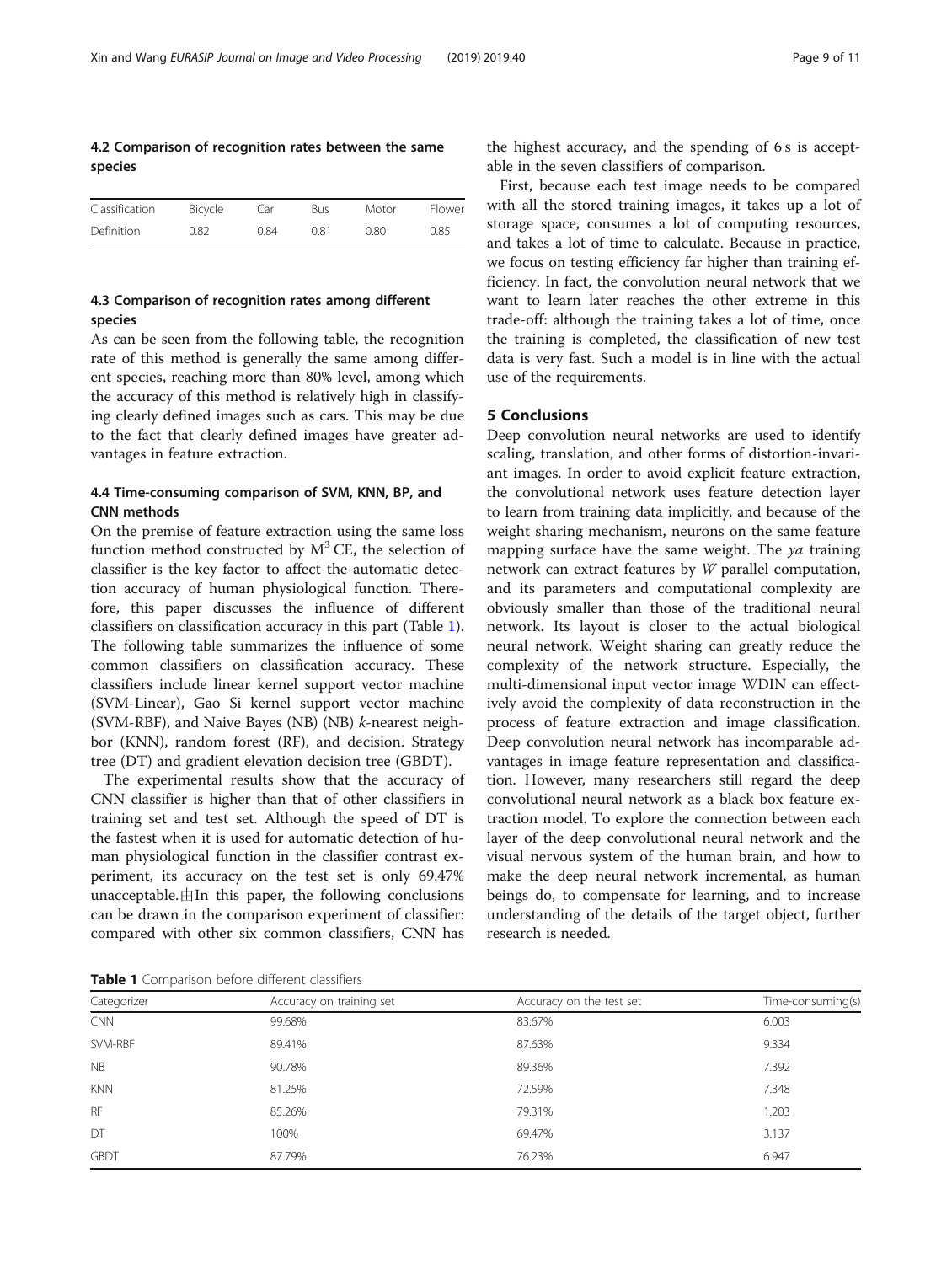# <span id="page-9-0"></span>Abbreviations

Ann: Artificial neural network; BP: Backpropagation; called NB-CNN: Convolutional neural network and Naive Bayes; CNN: Convolutional neural network; MLP: Multilayer perceptron; ODI: Omnidirectional image; VFSR: Very fine spatial resolution; VR: Virtual reality

#### Acknowledgements

The authors thank the editor and anonymous reviewers for their helpful comments and valuable suggestions.

#### About the author

Xin Mingyuan was born in Heihe, Heilongjiang, P.R. China, in 1983. She received the Master degree from harbin university of science and technology, P.R. China. Now, she works in School of computer and information engineering, Heihe University, His research interests include Artificial intelligence, data mining and information security. Wang yong was born in Suihua, Heilongjiang, P.R. China, in 1979. She received the Master degree from qiqihaer university, P.R. China. Now, she works in School of Heihe University, His research interests include Artificial intelligence, Education information management.

#### Funding

This work was supported by University Nursing Program for Young Scholars with Creative Talents in Heilongjiang Province (No.UNPYSCT-2017104). Scientific research items of basic research business of provincial higher education institutions of Heilongjiang Provincial Department of Education (No.2017-KYYWF-0353).

#### Availability of data and materials

Please contact author for data requests.

#### Authors' contributions

All authors take part in the discussion of the work described in this paper. XM wrote the first version of the paper. XM and WY did part experiments of the paper. XM revised the paper in a different version of the paper, respectively. All authors read and approved the final manuscript.

#### Competing interests

The authors declare that they have no competing interests.

#### Publisher's Note

Springer Nature remains neutral with regard to jurisdictional claims in published maps and institutional affiliations.

#### Author details

<sup>1</sup>School of Computer and Information Engineering, Heihe University, No. 1 Xueyuan Road education science and technology zone, Heihe, Heilongjiang, China. <sup>2</sup> Heihe University, No. 1 Xueyuan Road education science and technology zone, Heihe, Heilongjiang, China.

# Received: 17 October 2018 Accepted: 7 January 2019 Published online: 11 February 2019

#### References

- E. Newman, M. Kilmer, L. Horesh, Image classification using local tensor singular value decompositions (IEEE, international workshop on computational advances in multi-sensor adaptive processing. IEEE, Willemstad, 2018), pp. 1–5.
- 2. X. Wang, C. Chen, Y. Cheng, et al, Zero-shot image classification based on deep feature extraction. United Kingdom: IEEE Transactions on Cognitive & Developmental Systems, 10(2), 1–1 (2018).
- A.A.M. Al-Saffar, H. Tao, M.A. Talab, Review of deep convolution neural network in image classification (International conference on radar, antenna, microwave, electronics, and telecommunications. IEEE, Jakarta, 2018), pp. 26–31.
- 4. A.B. Said, I. Jemel, R. Ejbali, et al., A hybrid approach for image classification based on sparse coding and wavelet decomposition (Ieee/acs, international conference on computer systems and applications. IEEE, Hammamet, 2018), pp. 63–68.
- 5. Huang G, Chen D, Li T, et al. Multi-Scale Dense Networks for Resource Efficient Image Classification. 2018.
- 6. V. Gupta, A. Bhavsar, Feature importance for human epithelial (HEp-2) cell image classification. J Imaging. 4(3), 46 (2018).
- 7. L. Yang, A.M. Maceachren, P. Mitra, et al., Visually-enabled active deep learning for (geo) text and image classification: a review. ISPRS Int. J. Geo-Inf. 7(2), 65 (2018).
- 8. Chanti D A, Caplier A. Improving bag-of-visual-words towards effective facial expressive image classification Visigrapp, the, International Joint Conference on Computer Vision, Imaging and Computer Graphics Theory and Applications. 2018.
- 9. X. Long, H. Lu, Y. Peng, X. Wang, S. Feng, Image classification based on improved VLAD. Multimedia Tools Appl. 75(10), 5533–5555 (2016).
- 10. B. Kieffer, M. Babaie, S. Kalra, et al., Convolutional neural networks for histopathology image classification: training vs. using pre-trained networks (International conference on image processing theory. IEEE, Montreal, 2018), pp. 1–6.
- 11. J. Zhao, T. Fan, L. Lü, H. Sun, J. Wang, Adaptive intelligent single particle optimizer based image de-noising in shearlet domain. Intelligent Automation & Soft Computing 23(4), 661–666 (2017).
- 12. Mou L, Ghamisi P, Zhu X X. Unsupervised spectral-spatial feature learning via deep residual conv-Deconv network for hyperspectral image classification IEEE transactions on geoscience & Remote Sensing. 2018,(99):1–16.
- 13. Newman E, Kilmer M, Horesh L. Image classification using local tensor singular value decompositions IEEE, international workshop on computational advances in multi-sensor adaptive processing. IEEE, 2018:1–5.
- 14. S.A. Quadri, O. Sidek, Quantification of biofilm on flooring surface using image classification technique. Neural Comput. & Applic. 24(7–8), 1815– 1821 (2014).
- 15. X.-C. Yin, Q. Liu, H.-W. Hao, Z.-B. Wang, K. Huang, FMI image based rock structure classification using classifier combination. Neural Comput. & Applic. 20(7), 955-963 (2011).
- 16. Z. Yan, V. Jagadeesh, D. Decoste, et al., HD-CNN: hierarchical deep convolutional neural network for image classification. Eprint Arxiv 4321-4329  $(2014)$
- 17. C. Zhang, X. Pan, H. Li, et al., A hybrid MLP-CNN classifier for very fine resolution remotely sensed image classification. Isprs Journal of Photogrammetry & Remote Sensing 140, 133–144 (2018).
- 18. Chaib S, Yao H, Gu Y, et al. Deep feature extraction and combination for remote sensing image classification based on pre-trained CNN models. International Conference on Digital Image Processing. 2017: 104203D.
- 19. S. Roychowdhury, J. Ren, Non-deep CNN for multi-modal image classification and feature learning: an azure-based model (IEEE international conference on big data. IEEE, Washington, D.C., 2017), pp. 2893–2812.
- 20. M.Z. Afzal, A. Kölsch, S. Ahmed, et al., Cutting the error by half: investigation of very deep CNN and advanced training strategies for document image classification (Iapr international conference on document analysis and recognition. IEEE computer Society, Kyoto, 2017), pp. 883–888.
- 21. X. Fu, L. Li, K. Mao, et al., in Chinese High Technology Letters. Remote sensing image classification based on CNN model (2017).
- 22. Sachin R, Sowmya V, Govind D, et al. Dependency of various color and intensity planes on CNN based image classification. International Symposium on Signal Processing and Intelligent Recognition Systems. Springer, Cham, Manipal, 2017:167–177.
- 23. Shima Y. Image augmentation for object image classification based on combination of pre-trained CNN and SVM. International Conference on Informatics, Electronics and Vision & 2017, International sSymposium in Computational Medical and Health Technology. 2018:1–6.
- 24. J.Y. Lee, J.W. Lim, E.J. Koh, A study of image classification using HMC method applying CNN ensemble in the infrared image. Journal of Electrical Engineering & Technology 13(3), 1377–1382 (2018).
- 25. Zhang C, Pan X, Zhang S Q, et al. A rough set decision tree based Mlp-Cnn for very high resolution remotely sensed image classification. ISPRS International Archives of the Photogrammetry, Remote Sensing and Spatial Information Sciences, 2017:1451–1454.
- 26. M. Kumar, Y.H. Mao, Y.H. Wang, T.R. Qiu, C. Yang, W.P. Zhang, Fuzzy theoretic approach to signals and systems: Static systems. Inf. Sci. 418, 668– 702 (2017).
- 27. W. Zhang, J. Yang, Y. Fang, H. Chen, Y. Mao, M. Kumar, Analytical fuzzy approach to biological data analysis. Saudi J Biol Sci. 24(3), 563, 2017–573.